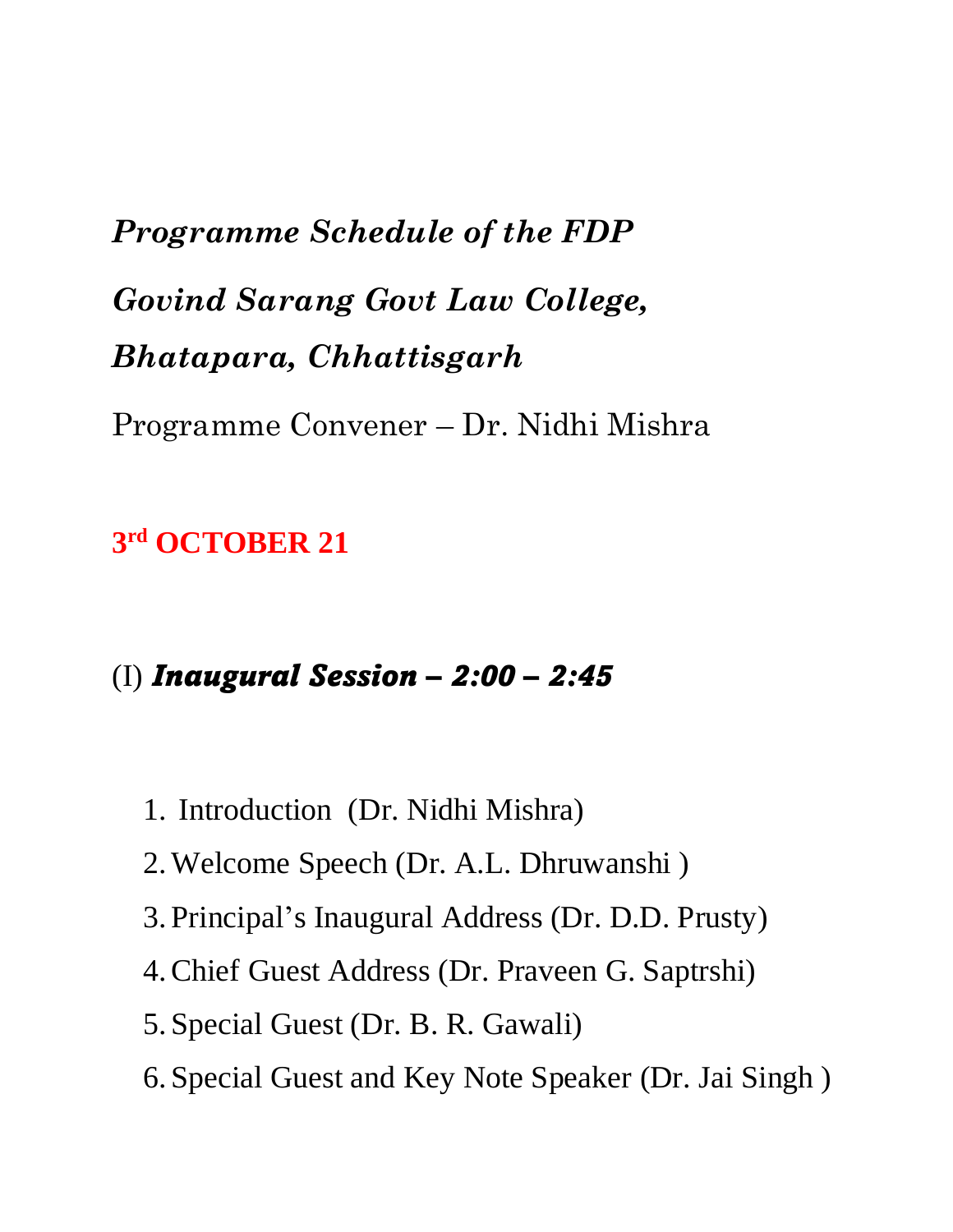#### 7. Vote of Thanks (Dr. Nidhi Mishra)

**1 st Technical Session.** 2:45– 3:45 (Question Answer Session at the end – 10 Minutes ) *Resource Person - Dr. Vishnu Patil Topic - Digital Space and the Virtual: A Literary Connect* 

#### **4 th OCTOBER 21**

#### **2 nd Technical Session 2:00 – 3:00**

(Question Answer Session at the end – 10 Minutes ) *Resource Person – Dr. Sangeetha Lakshmanan Topic – Masculinity and Feminist Literature: An Overview*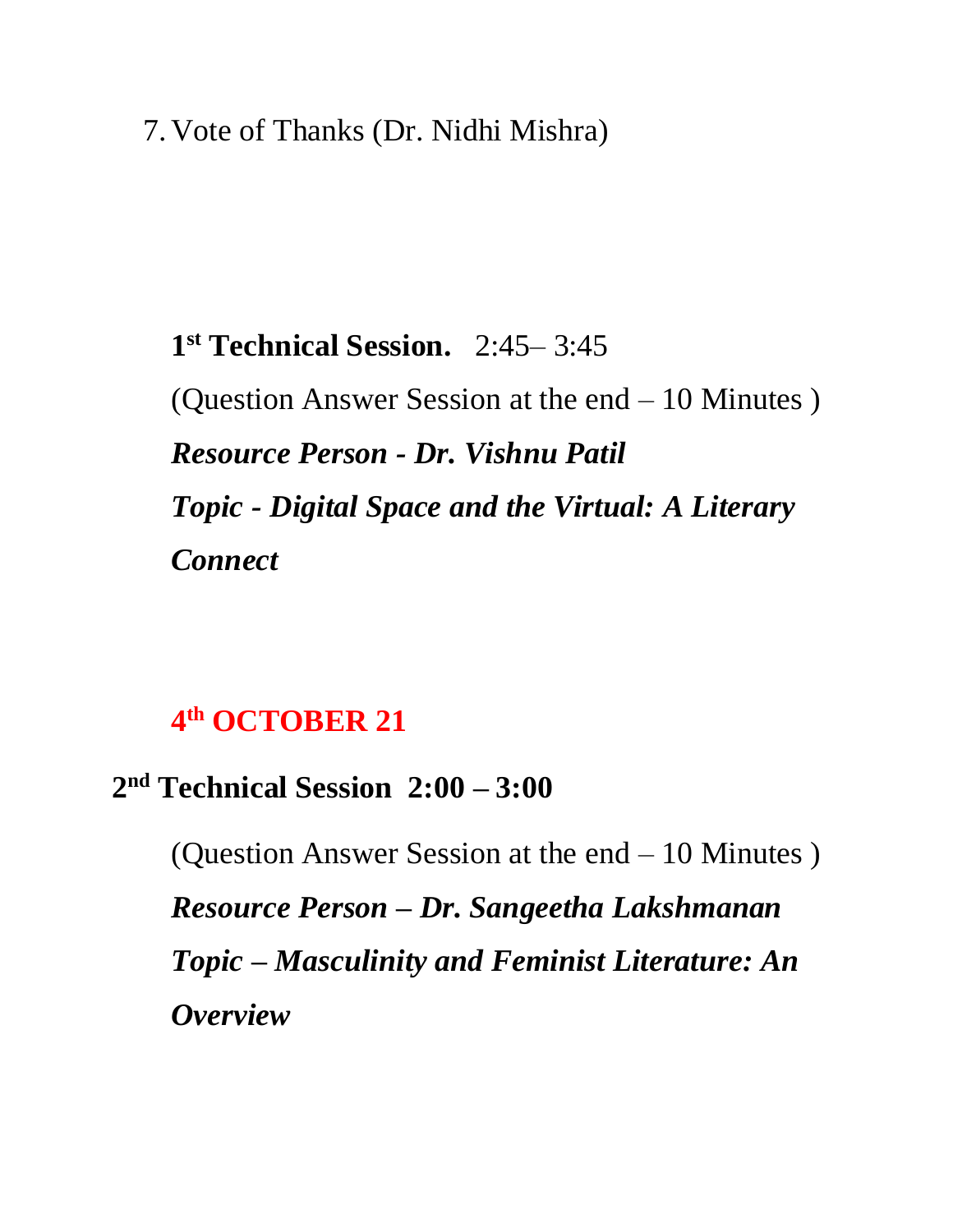#### **5 th OCTOBER 21**

#### **3 rd Technical Session 2:00 – 3:00**

(Question Answer Session at the end - 10 Minutes )

*Resource Person – Dr. K.P. Singh Topic – Postmodernism and its Implications in 21st Century Literature*

#### **6th OCTOBER 21**

#### **4 th Technical Session 2:00 – 3:00**

(Question Answer Session at the end – 10 Minutes )

*Resource Person – Dr. Mohinee Gurav Topic – Literary Explorations of Eco – Consciousness in the 21st Century*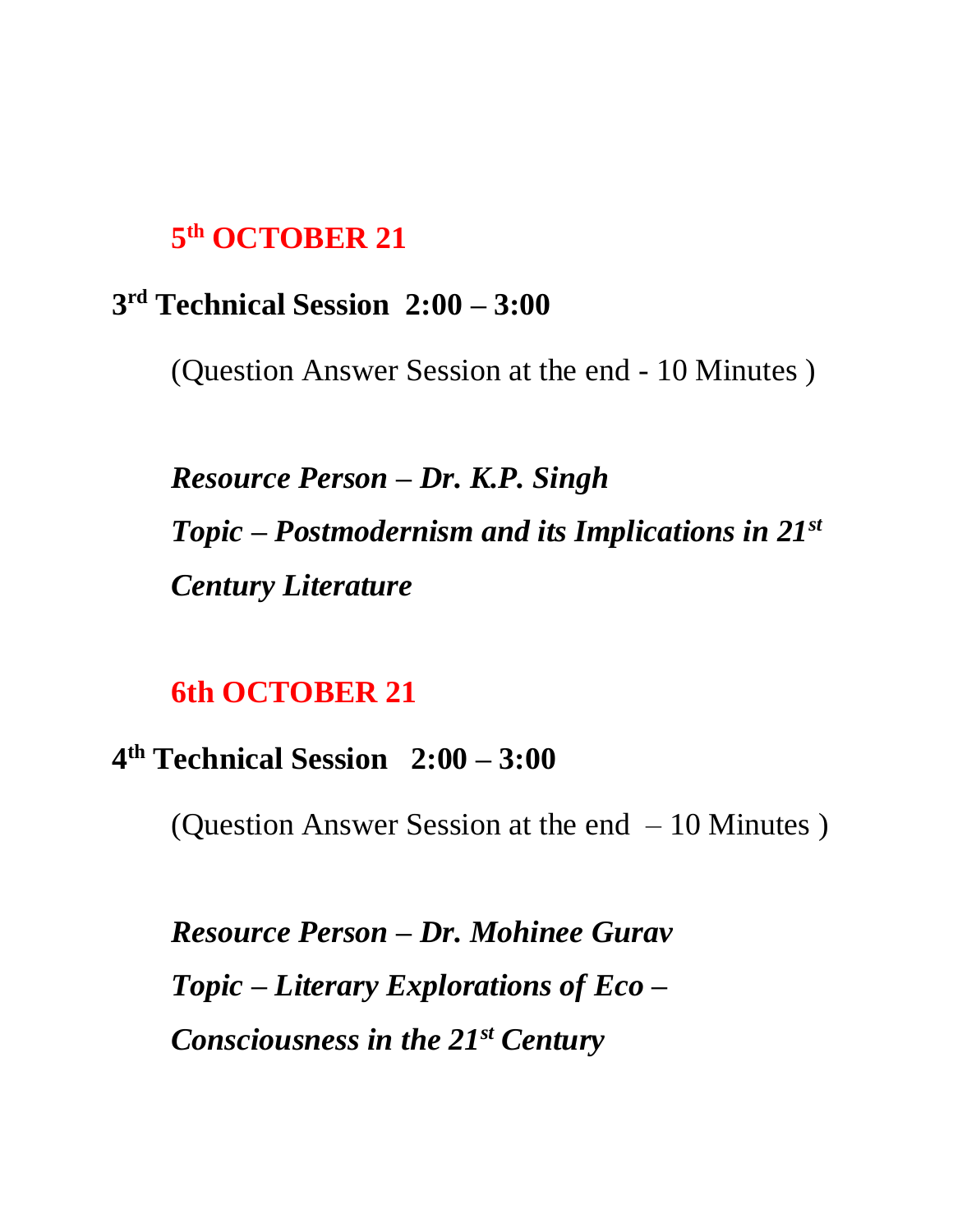## **7 th OCTOBER 21**

**5 th Technical Session 2:00 – 3:00**  (Question Answer Session at the end – 10 Minutes)

*Resource Person – Dr. Neelam Yadav Topic – Pandemic: Class and Gender in 21st Century Indian Literature* 

#### **8 th OCTOBER 21**

**6th Technical Session. 2:00 – 3:00** 

(Question Answer Session at the end – 10 Minutes)

*Resource Person – Dr. Aditi Abhishikta*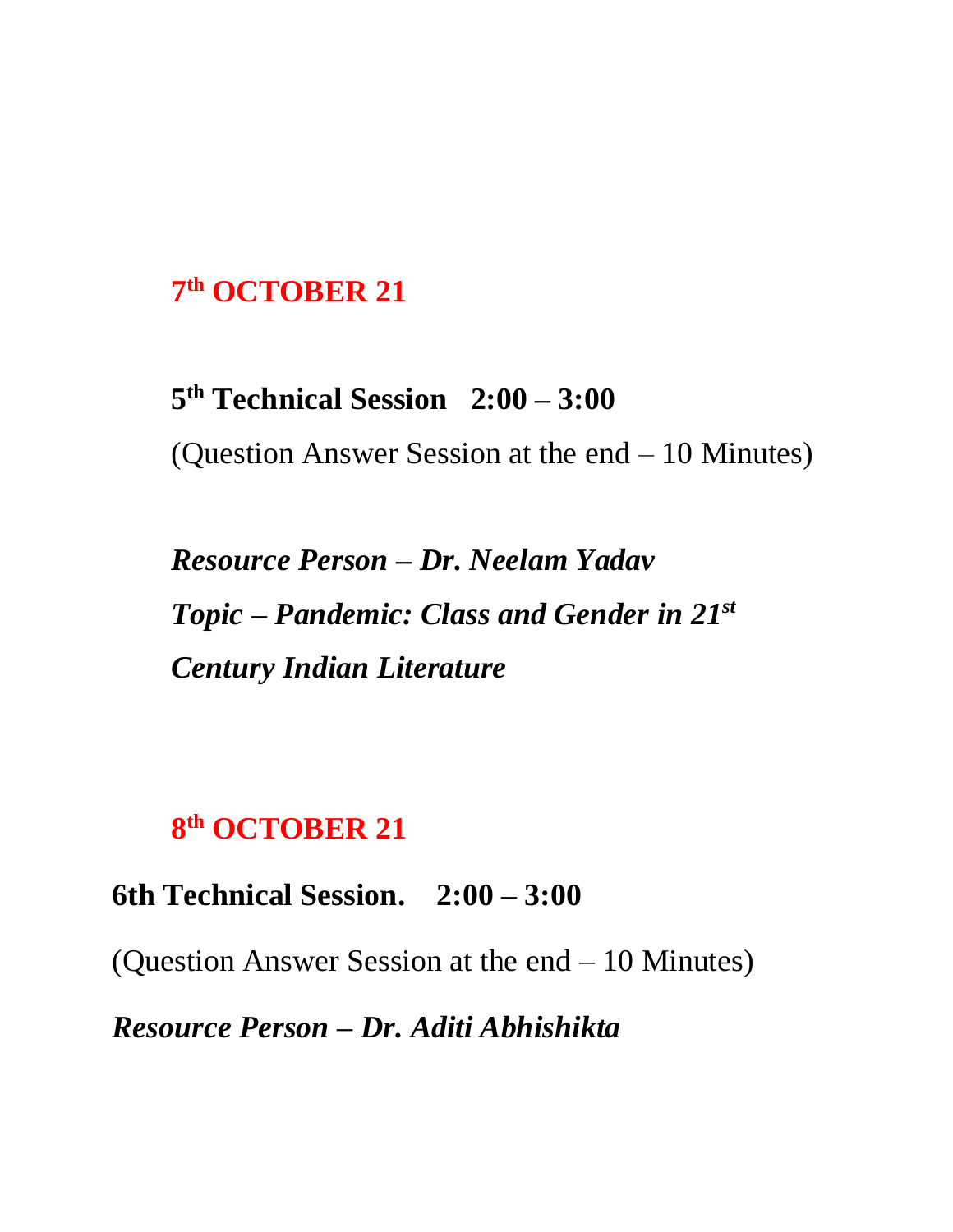*Topic – Post Colonial Writings in 21st Century Indian English Literature: An Overview*

## **9 th OCTOBER 21**

**7 th Technical Session. 2:00 – 3:00** 

(Question Answer Session at the end – 10 Minutes)

*Resource Person – Dr. Jyotsna Pathak* 

*Topic – The 21st Century Indian Novels: Themes and Concerns* 

**VALEDICTION CEREMONY - 3:15 Onwards**